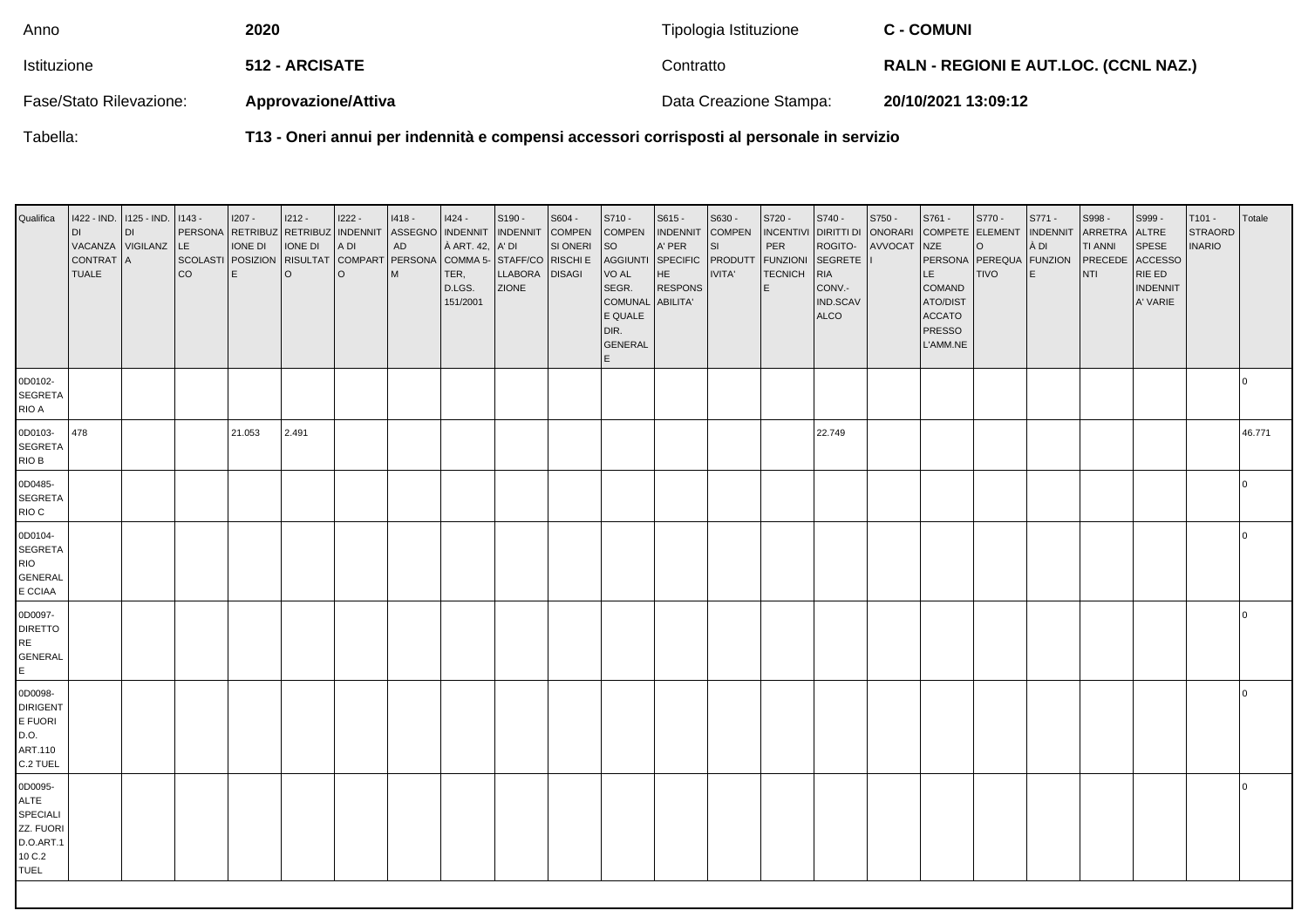| 0D0164-<br><b>DIRIGENT</b><br>$\mathsf{E}\hspace{0.1cm}\mathsf{A}$<br><b>TEMPO</b><br>$\sf INDETER$<br>MINATO                              |     |       |        |       |       |  |  |  |  |  |     |  |     |                |
|--------------------------------------------------------------------------------------------------------------------------------------------|-----|-------|--------|-------|-------|--|--|--|--|--|-----|--|-----|----------------|
| 0D0165-<br><b>DIRIGENT</b><br>$\mathsf{E}\hspace{0.1cm}\mathsf{A}$<br><b>TEMPO</b><br><b>DETERMI</b><br><b>NATO</b><br>ART.110<br>C.1 TUEL |     |       |        |       |       |  |  |  |  |  |     |  |     | <b>0</b>       |
| 0D0195-<br>ALTE<br>SPECIALI<br>ZZ. IN<br>D.O.<br>ART.110<br>C.1 TUEL                                                                       |     |       |        |       |       |  |  |  |  |  |     |  |     | $\overline{0}$ |
| 0D7000-<br>POSIZION<br>E<br>ECONOMI<br>CA D7                                                                                               |     |       |        |       |       |  |  |  |  |  |     |  |     | 0              |
| 099000-<br>POSIZION<br>E<br>ECONOMI<br>$CA$ D <sub>6</sub>                                                                                 |     |       |        |       |       |  |  |  |  |  |     |  |     | 0              |
| 0D5000-<br>POSIZION<br>E<br>ECONOMI<br>CA D <sub>5</sub>                                                                                   |     |       |        |       |       |  |  |  |  |  |     |  |     | l O            |
| 0D4000-<br>POSIZION<br>E<br>ECONOMI<br>CA D <sub>4</sub>                                                                                   | 557 |       | 37.885 | 7.740 | 1.851 |  |  |  |  |  | 216 |  | 159 | 48.408         |
| 050000-<br>POSIZION<br>E<br>ECONOMI<br>$\mathsf{CA}\ \mathsf{D3}$                                                                          | 356 | 1.108 | 16.595 | 2.761 | 1.244 |  |  |  |  |  | 216 |  | 295 | 22.575         |
| 049000-<br>POSIZION<br>E<br>ECONOMI<br>CA D2                                                                                               | 483 |       | 12.518 | 2.322 | 1.848 |  |  |  |  |  | 571 |  |     | 17.742         |
| 0D1000-201<br>POSIZION<br>E<br>ECONOMI<br>CA D1                                                                                            |     |       | 11.908 | 1.290 | 808   |  |  |  |  |  | 285 |  |     | 14.492         |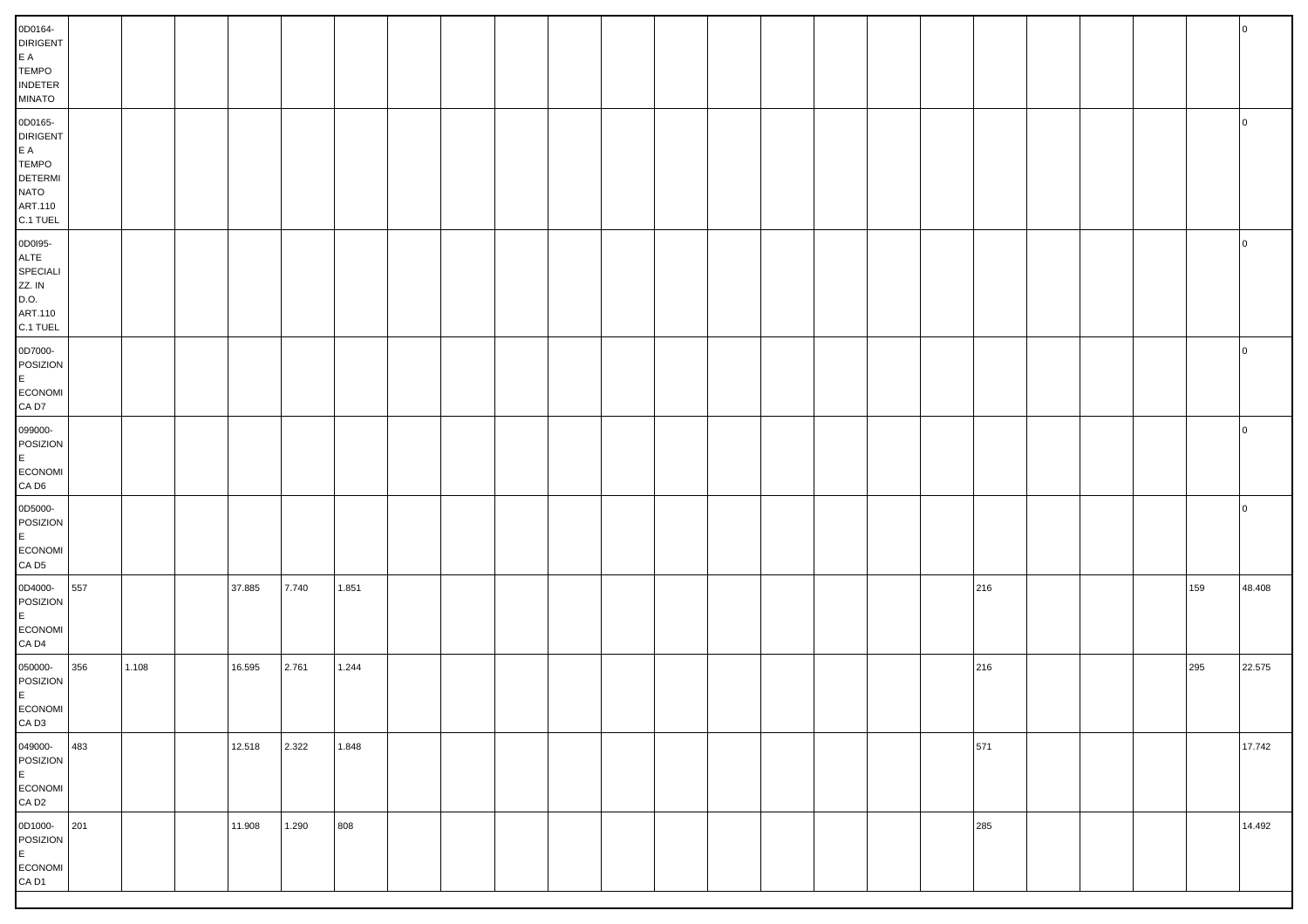| 097000-<br>POSIZION<br>E.<br>ECONOMI<br>CA C6                                      |       |       |       |       |       |  |       |     |  |  |       |  |     |       | $\overline{0}$ |
|------------------------------------------------------------------------------------|-------|-------|-------|-------|-------|--|-------|-----|--|--|-------|--|-----|-------|----------------|
| 046000-<br>POSIZION<br>E.<br>ECONOMI<br>CA <sub>C5</sub>                           | 294   |       |       | 922   | 1.008 |  | 340   |     |  |  | 374   |  |     | 138   | 3.076          |
| 045000-<br>POSIZION<br>E.<br>ECONOMI<br>CA <sub>C4</sub>                           | 1.082 | 1.336 | 3.890 |       | 3.832 |  | 2.424 | 350 |  |  | 1.512 |  | 221 | 284   | 14.931         |
| 043000-<br>POSIZION<br>E<br>ECONOMI<br>CA <sub>C3</sub>                            | 450   | 1.863 | 1.025 | 462   | 1.647 |  | 2.877 |     |  |  | 720   |  | 676 | 533   | 10.253         |
| 042000-<br>POSIZION<br>E<br>ECONOMI<br>CA <sub>C2</sub>                            | 1.946 | 3.390 |       | 6.356 | 7.265 |  | 6.710 | 347 |  |  | 3.520 |  | 676 | 1.635 | 31.845         |
| 0C1000-<br>POSIZION<br>E.<br>ECONOMI<br>CA C1                                      | 142   | 1.413 |       |       | 548   |  | 2.769 |     |  |  | 276   |  | 676 | 538   | 6.362          |
| 0B8000-<br>POSIZION<br>E<br>ECONOMI<br>CA B8                                       |       |       |       |       |       |  |       |     |  |  |       |  |     |       | $\overline{0}$ |
| 0B7A00-<br>POSIZ.<br>ECON. B7<br>- PROFILO<br>$\mathsf{ACCESSO}$<br><b>B3</b>      |       |       |       |       |       |  |       |     |  |  |       |  |     |       | $\overline{0}$ |
| 0B7000-<br>POSIZ.<br>ECON. B7<br>- PROFILO<br>$\mathsf{ACCESSO}$<br><b>B1</b>      |       |       |       |       |       |  |       |     |  |  |       |  |     |       | $\overline{0}$ |
| 038490-<br>POSIZ.EC<br>ON. B6<br><b>PROFILI</b><br>$\mathsf{ACCESSO}$<br><b>B3</b> |       |       |       |       |       |  |       |     |  |  |       |  |     |       | $\overline{0}$ |
|                                                                                    |       |       |       |       |       |  |       |     |  |  |       |  |     |       |                |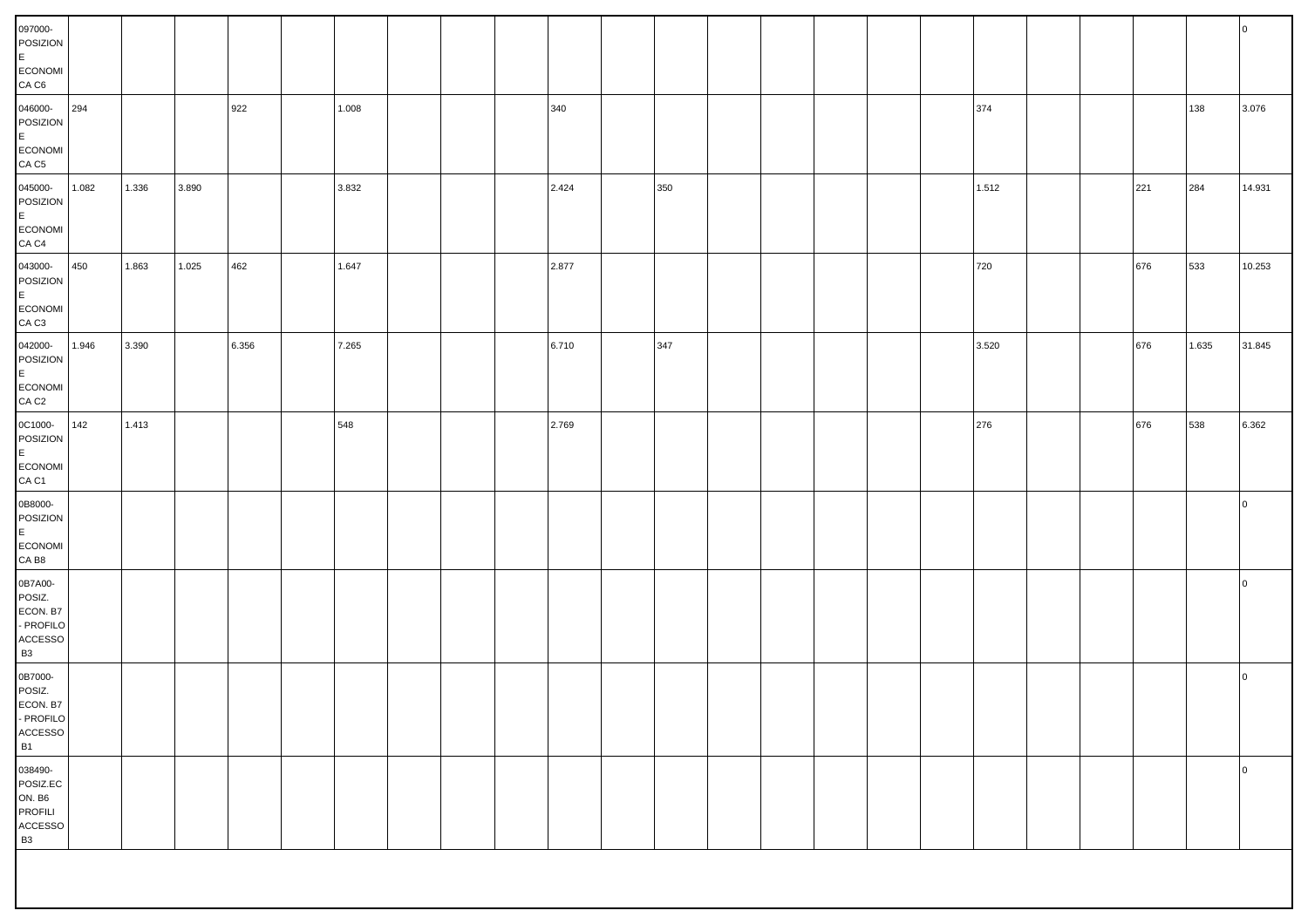| 038491-<br>POSIZ.EC<br><b>ON. B6</b><br>PROFILI<br>$\mathsf{ACCESSO}$<br><b>B1</b> |     |  |  |       |  |       |  |  |  |     |  |     |     | <b>O</b>       |
|------------------------------------------------------------------------------------|-----|--|--|-------|--|-------|--|--|--|-----|--|-----|-----|----------------|
| 037492-<br>POSIZ.EC<br><b>ON. B5</b><br>PROFILI<br>$\mathsf{ACCESSO}$<br><b>B3</b> |     |  |  |       |  |       |  |  |  |     |  |     |     | $\overline{0}$ |
| 037493-<br>POSIZ.EC<br><b>ON. B5</b><br>PROFILI<br>$\mathsf{ACCESSO}$<br><b>B1</b> | 275 |  |  | 917   |  | 1.968 |  |  |  | 551 |  | 126 | 293 | 4.130          |
| 036494-<br>POSIZ.EC<br><b>ON. B4</b><br>PROFILI<br>$\mathsf{ACCESSO}$<br><b>B3</b> |     |  |  |       |  |       |  |  |  |     |  |     |     | $\overline{0}$ |
| 036495-<br>POSIZ.EC<br><b>ON. B4</b><br>PROFILI<br>${\sf ACCESSO}$<br><b>B1</b>    |     |  |  |       |  |       |  |  |  |     |  |     |     | $\overline{0}$ |
| 055000-<br>POSIZION<br>E<br>ECONOMI<br>CA DI<br>ACCESSO<br><b>B3</b>               | 100 |  |  | 354   |  | 1.131 |  |  |  | 216 |  |     | 41  | 1.842          |
| 034000-<br>POSIZION<br>E.<br>ECONOMI<br>CA B <sub>3</sub>                          |     |  |  |       |  |       |  |  |  |     |  |     |     | $\overline{0}$ |
| 032000-<br>POSIZION<br>E<br>ECONOMI<br>CA B <sub>2</sub>                           | 328 |  |  | 1.206 |  | 486   |  |  |  | 797 |  | 165 | 574 | 3.556          |
| 054000-<br>POSIZION<br>$\mathsf E$<br>ECONOMI<br>${\sf CA}$ DI<br>ACCESSO<br>B1    |     |  |  |       |  |       |  |  |  |     |  |     |     | $\overline{0}$ |
|                                                                                    |     |  |  |       |  |       |  |  |  |     |  |     |     |                |